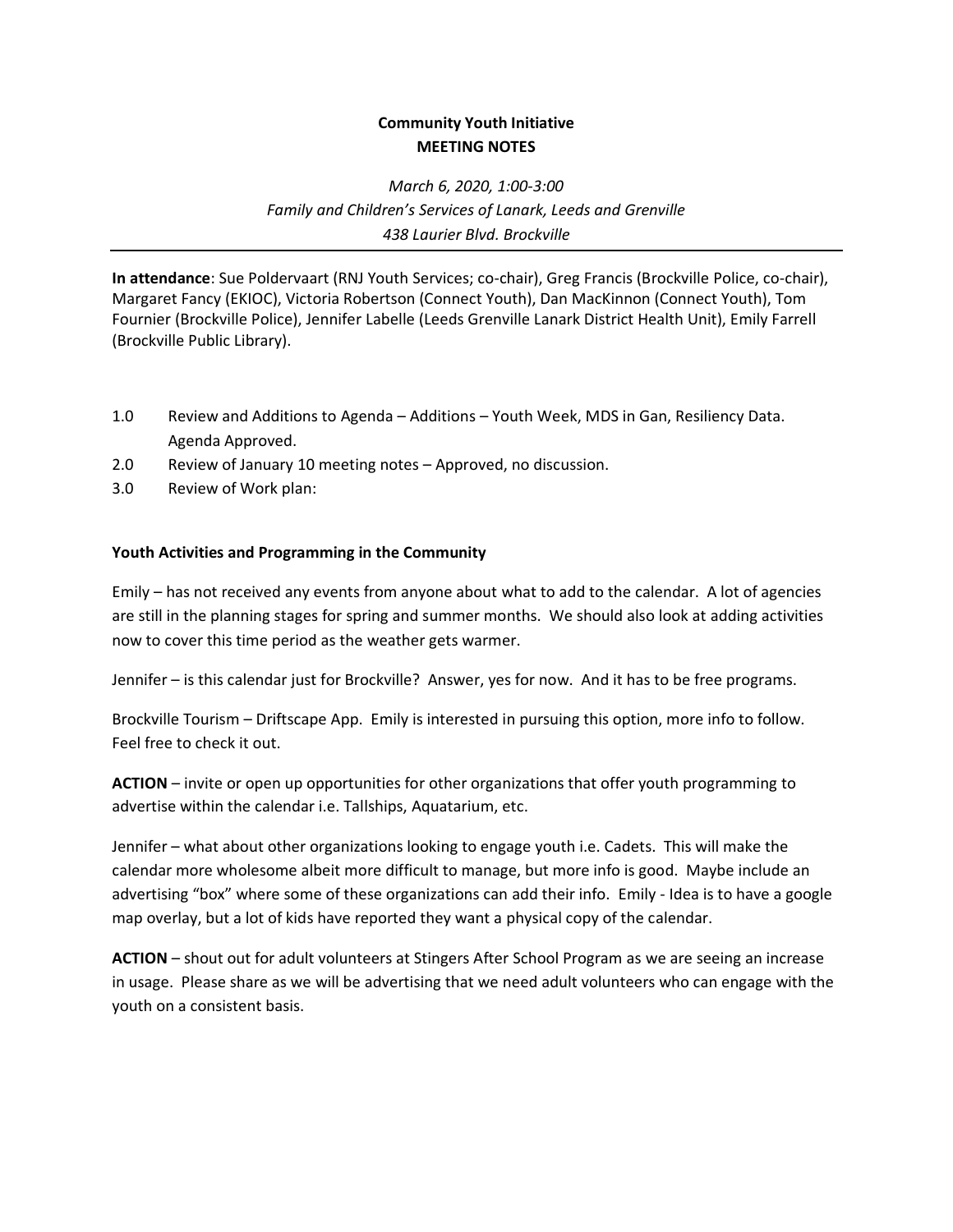## **Advocacy and Transportation**

Marg received feedback from a chair of UCDSB that the messaging (about altering start times to better coincide with adolescent development) is a good idea and we should proceed with this plan. A draft letter was presented to the group for feedback – written by Marg Fancy and Erin-Lee Marcotte (thank you!)

**ACTION** – letter to be sent out for feedback. Question, does this letter come from this table?

**ACTION** – Emily to attach additional research. We should include all of the involved agencies specifically. Sign it from the CYI but include a list of the partners…we must get permission from our partners within this group to attach their name to the letter.

**Transportation** – Tom, met with Janette Loveys and Counselor Wales, discussed CYI and MDS, Cam has been in touch with Marg. Marg, after last meeting they talked about free access to transportation. There is a stigma amongst youth about taking the bus. YAC (Youth Advisory Committee) is looking at working with the community to educate and promote the transportation system. YAC is willing to take on that cause. Cam was at the meeting and took it to the budget committee which passed that round of budget talks. City agreed to pilot with a number of free passes issued to the community. Agencies will assist in distributing the pass. The idea is to give a pass to any youth that is going to use it. They are looking at running this pilot over a two year period. No idea yet when the pilot will start. There are numerous logistical items that need to be addressed. We are still waiting for final approval to see how we are going to proceed.

**ACTION** – use youth to promote the transportation system. Sue - idea, something similar to an Amazing Race to get youth and adults to explore the area and familiarize themselves with the transpo system. This has been done in other cities with great turnout. If a group comes together this would be a good idea to bring forward for consideration. The city is actively looking at ideas for new youth-friendly bus services and stops. The routes right now seem to target senior activities and not where the youth are, or need to go.

**ACTION** – Invite Matt Locke to one of our meetings to discuss the transportation barriers within Brockville.

**Advocacy** – Sue, we have mechanisms in place to bring the voice of the youth to the table, but we need to make it an action item to have the youth voice here. How do we go about doing this? **ACTION** – talk to Louise and Don about doing this.

MDS – Tom, community consultation at the Health Unit oversold, great turnout. Remember, we have had a ton of successes since we formed as a group. I.e. cleaning up of Hardy Park. The budget has been passed. The next step will be the formation of a steering committee. The Community Youth Initiative satisfies the Prevention pillar of the MDS. We need to focus on harm reduction now. I.e. Needle disposal boxes. Hoping they could be done very quickly in order to send the message "look at the good job you've done".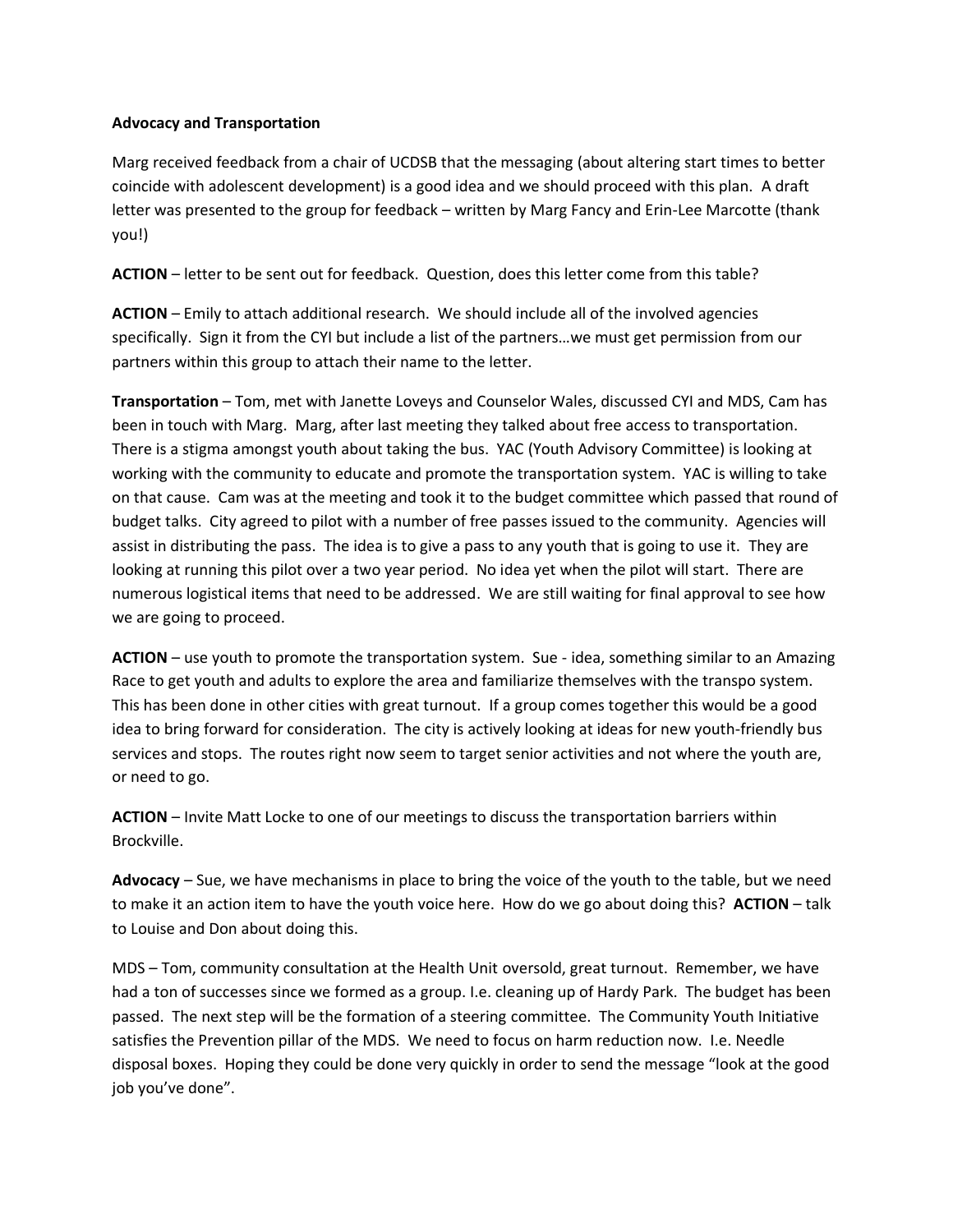Sue – with the warmer months coming, are there issues that we need to tackle and get ahead of before they become an issue. Connect Youth, out of 120 youth homelessness referrals 72 of them were from the city of Brockville.

**ACTION** - Tom, we should prioritize what we want to put in place for the summer.

- 1. Public Education (Tom, Jennifer), Social Media Education (Greg, VSLG) 2. Community Cleanup, with the coming of the melting snow to collect the discarded needles – Tom to work with Health Unit and City Works to organize when to do this 3. Local activity planning calendar in place, the sooner we get this done the quicker we can identify the gaps (Emily, Sue)
	- 4. Summer activity sign-ups
	- 5. Transportation what are other communities doing? (Marg, Tom, etc.)

Sue – May 1-7 is Youth Week – **ACTION** – Victoria to explore this further. May/June is always a challenging time for youth due to exams, anticipated breakdown of routine, etc. This week might be a good opportunity to empower youth, find funding and see what we can do. Victoria to take the lead!

**Resiliency Data** – Marg, the survey is geared around resiliency and all the work that has been done. Surrounds connections to family, community, etc. We are seeing an increase in the connection to community for youth. There is still a breakdown in the perceived knowledge of where they can go for help. Principals report they are not aware of all the resources we can connect with in the community. There is a need to keep communicating that those doors are open. Anxiety and managing it…the fear of making mistakes was identified. Resiliency and coping mechanisms are down. Emily, the data validates what we have been experiencing, but is not necessarily comforting.

**ACTION** – are there others that should be invited to the group? I.e. youth, parents, etc. There is a need to have the youth voice here to answer those questions that we ask on how you want to be involved.

## **Education**

Substance Education – messaging needs to be shared again. Facebook Live is a good mechanism for delivering these messages to ensure broader coverage.

Jennifer, Health Unit has a lot of the work done already – use the Library. Looking at spring time to get info out. Powerpoints are already done. Facebook info is completed, just needs to be updated.

Tom , must decide who the audience is and tailor it to a specific group. We have two audiences. Adults/Community Members, and Youth.